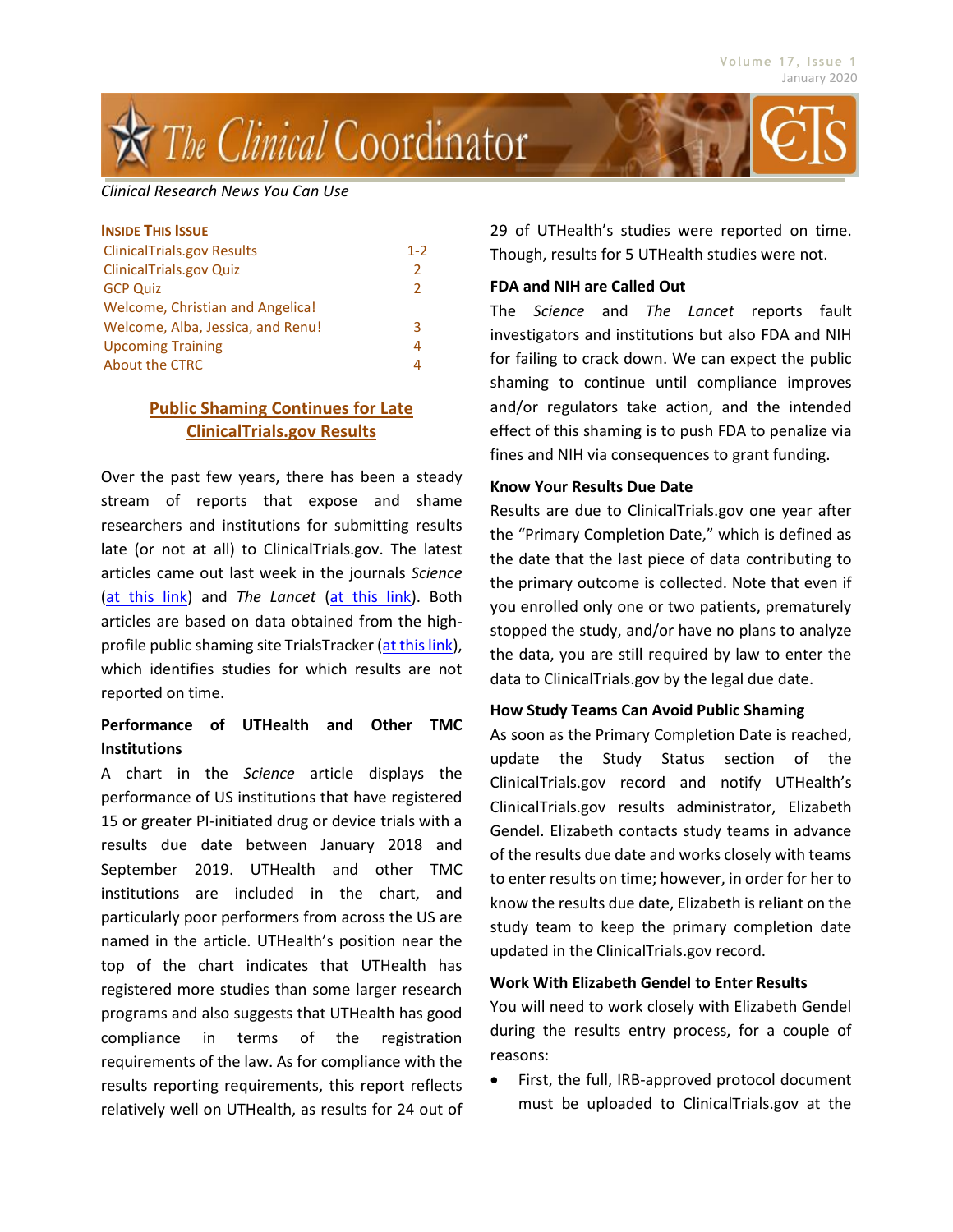time of results entry, and this protocol will be publicly displayed for all to see. Before upload of the protocol to ClinicalTrials.gov, the protocol must be reviewed for any personally identifiable, trade secret, or confidential commercial information, all of which will need to be redacted from the protocol—Elizabeth will coordinate this review and will lead you through the legally required methods for redaction and preparation of the file for upload.

 Second, the results entry process is more complicated than registration and is not intuitive; therefore, we highly recommended that you work closely with Elizabeth to enter results to ClinicaTrials.gov.

For assistance, contact Elizabeth Gendel, PhD at 713-500-3587 or [Elizabeth.M.Gendel@uth.tmc.edu.](mailto:Elizabeth.M.Gendel@uth.tmc.edu)

## **Christian Urbina Joins GI Hepatology**



We are pleased to welcome **Christian Urbina, BS** to the Internal Medicine Gastroenterology (GI) and Hepatology Research team. Christian will work as a research coordinator for the department GI and Hepatology. He earned a Bachelor of Science degree in Biological Science from the University of Notre Dame and has previous experience working in research, as he worked for the Pediatrics department for almost 3 years. Welcome to the team, Christian we wish you good luck!

### **Angelica Rodriguez Joins Hematology**

We are happy to announce that **Angelica Rodriguez, BA, MS** joined UTHealth in October of 2019 s a Research Coordinator II in the Internal Medicine department. Angelica has earned a Bachelor of Arts in Psychology from Texas State Universality. She then went on to earn a Master of Science in Psychological Sciences from the University of Texas at Dallas. She is also a Delta Gamma fraternity Alumna with the Zeta Eta Chapter. Angelica will be working as Dr. Idowu's research coordinator in research involving Sickle Cell Anemia. Welcome, Angelica, we wish you all the best!



### **Test Your Good Clinical Practice Knowledge**

**1.** A \_\_\_\_\_\_\_ is an individual designated by a sponsor or contract research organization to oversee the progress of an investigation.

- **2.** An auditor is usually independent of the study. TRUE or FALSE?
- **3.** Monitoring is necessary to assure that the rights and safety of patients are protected. TRUE or FALSE?

**4.** When a specific, original record cannot be made available for monitors/auditors, a certified copy of the original record maybe used. TRUE or FALSE?

> **Answers:**  $1.$  monitor,  $2.$  true,  $3.$  true,  $4.$  true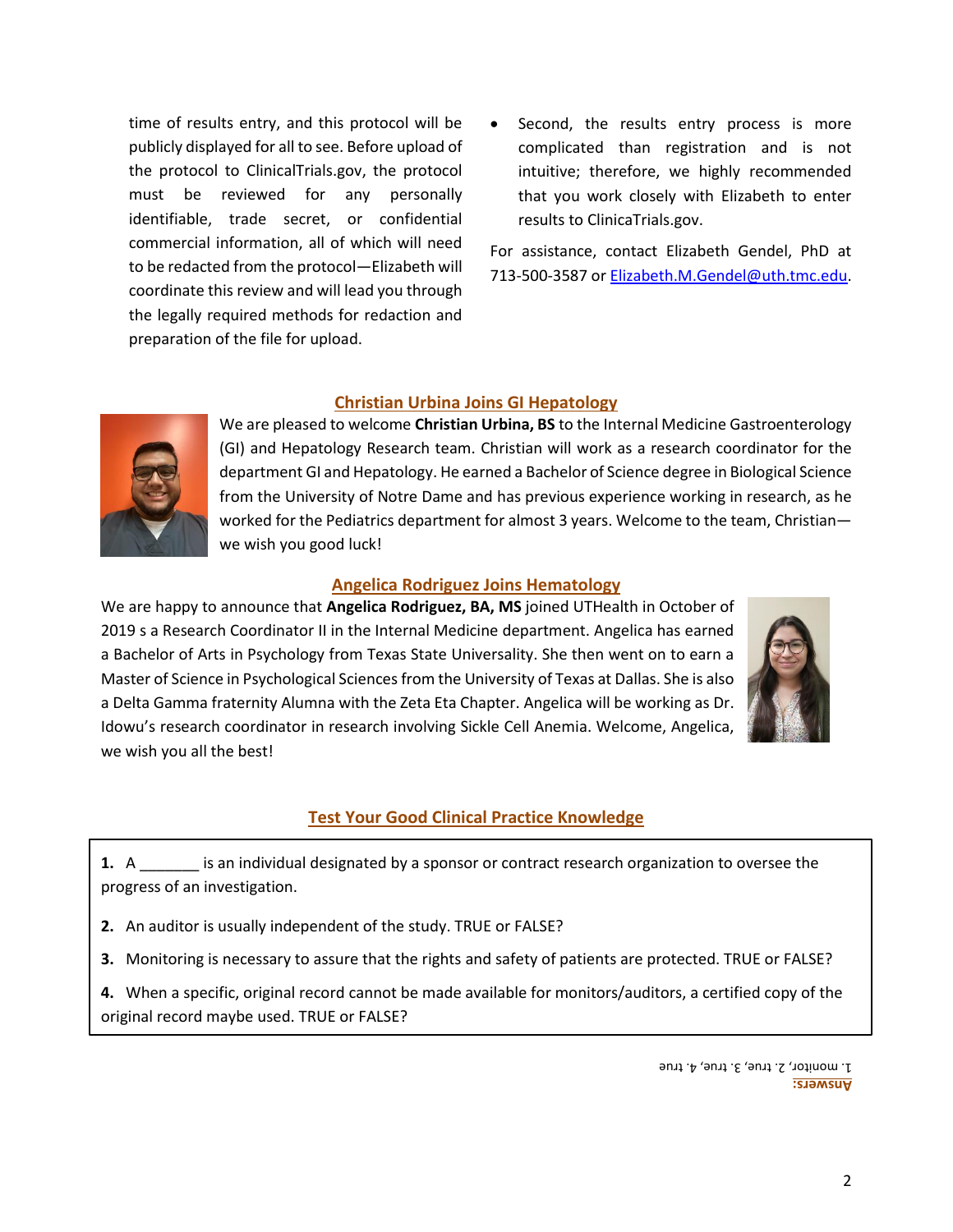# **Alba Zeigler Joins CPHS as Coordinator of Panel 1**



We are happy to announce **that Alba Zeigler, BS, CPhT** joined UTHealth's Committee for the Protection of Human Subjects (CPHS) on December 09, 2019, and she will serve as IRB Coordinator for Panel #1. Alba will be responsible for providing guidance and administrative support to investigators regarding protocol submissions for Institutional Review Board (IRB) consideration. Her previous employment was with M.D. Anderson Cancer Center (MDACC), where she worked as a Research Data Coordinator for the last 2 ½ years in the Genomic Medicine Department. Her role at MDACC consisted mainly of

ensuring high quality data management and screening for eligible participants to facilitate enrollment. Additionally, Alba worked in MDACC's Outpatient Pharmacy from 2007 to 2013, until she left to finish her Bachelor's degree. Alba earned a B.S. in Biological & Physical Sciences from UH- Downtown. She's a nationally certified Pharmacy Technician (CPhT), was in the military (NAVY) for 4 years (1999 to 2003), and is currently enrolled in the UTHealth Clinical Research Curriculum program, with the goal of achieving Clinical Research Coordinator Certification in the next 2 years. Welcome, Alba—we're so happy you're here!

### **Jessica Martinez Accepts New Role in CTRC**

We are pleased to announce that **Jessica Martinez, BS** has accepted a full-time position within the Clinical Trials Resource Center (CTRC). Jessica previously served as a Graduate Assistant within CTRC, and in December, she joined as a Research Assistant. In her current role, Jessica will assist in quality assurance reviews, as well as IND and IDE applications. Jessica earned a Bachelor of Science in Mathematics from the University of Houston, and she's currently a graduate student in biostatistics at UTHealth's School of Public Health. We're so happy to have you as a part of the team, Jessica, and we look forward to working with you!



### **Renu Abraham Joins Office of Conflict of Interest and CTRC**



**Renu Abraham, BS, MSHA, MBA** has joined the team as a Research Compliance Specialist and will be working with both the Office of Conflict of Interest and the Clinical Trials Resource Center. Renu grew up in Maryland, and after getting married, she moved to Texas in 2016. She previously worked as a Research Data Coordinator at the MD Anderson Cancer Center. Prior to that, she worked as a contractor for the National Institutes of Health, with the Division of AIDS, where she worked on clinical research site pharmacy implementation and oversight. Renu earned her Bachelor of Science in Biology from Howard University and later completed her Master of Science in Healthcare Administration and Master of Business at the University of Maryland Global Campus. Welcome, Renu—we're so happy that you're

here and a part of the team!